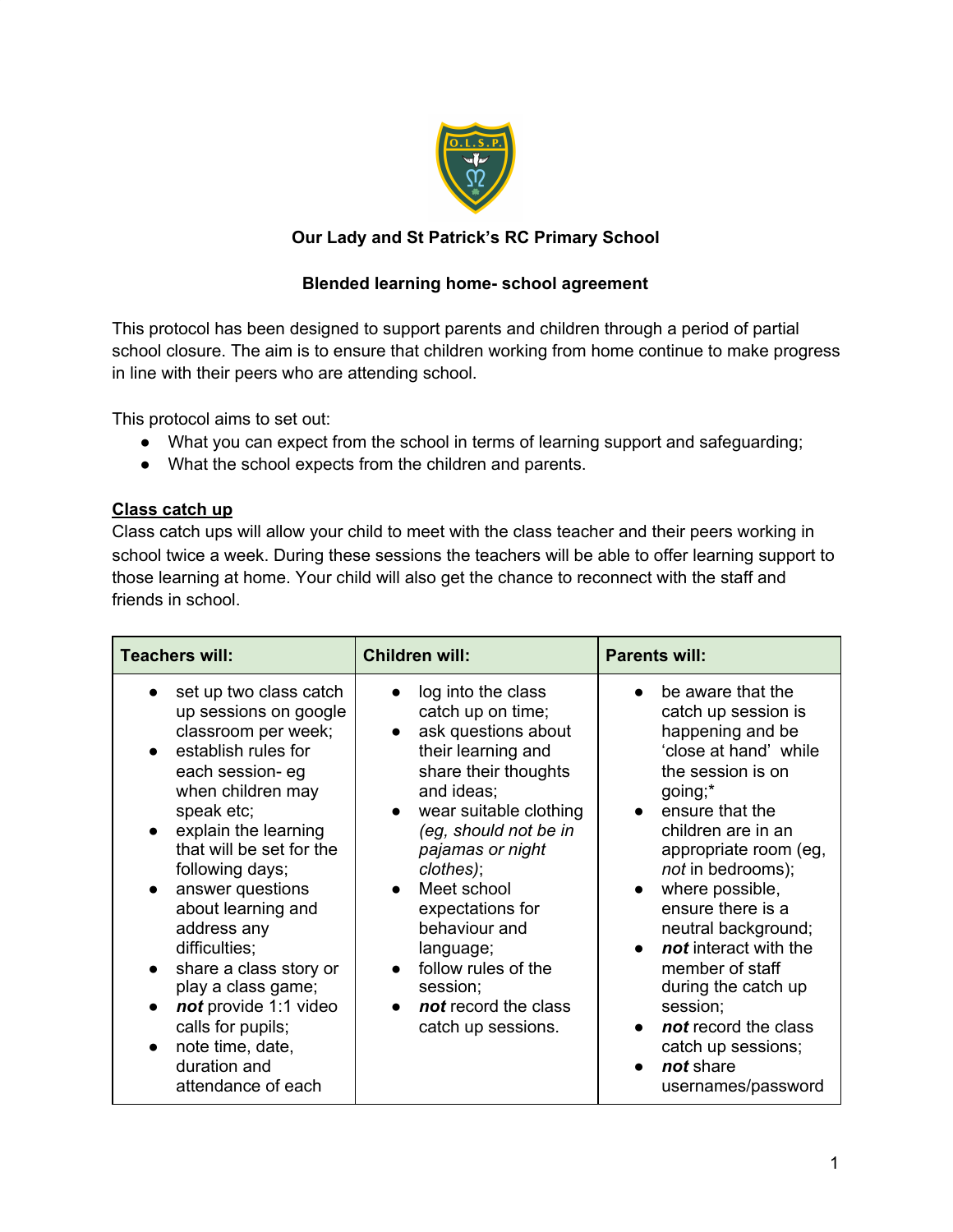| session;<br>address poor<br>behaviour in line with<br>the school's behaviour<br>policy;<br>be aware of the needs<br>and feelings of all<br>children attending the<br>session;<br>Measures will be<br>taken to prevent<br>children in school,<br>without parental<br>permission, appearing<br>on camera<br>record the session<br>and store on drive and<br>review should this be<br>required;<br>remove a child or end<br>a session in the<br>uneven of unsuitable | s or links for the<br>sessions with third<br>parties.<br>*for safeguarding reasons we ask<br>that an adult is close at hand during<br>the catch up sessions |
|-------------------------------------------------------------------------------------------------------------------------------------------------------------------------------------------------------------------------------------------------------------------------------------------------------------------------------------------------------------------------------------------------------------------------------------------------------------------|-------------------------------------------------------------------------------------------------------------------------------------------------------------|
| behaviour/language or<br>content being shared.                                                                                                                                                                                                                                                                                                                                                                                                                    |                                                                                                                                                             |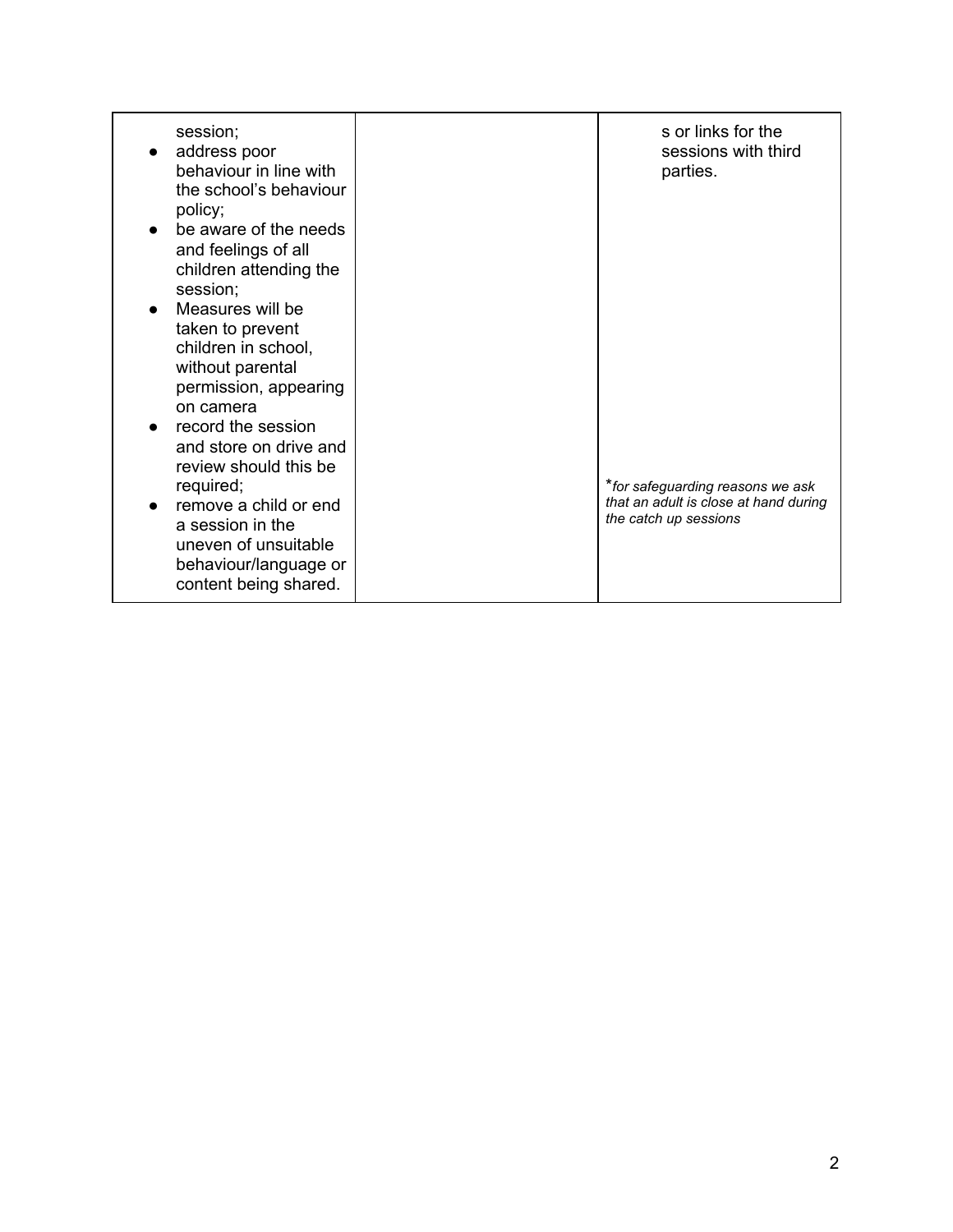## **Parent workshops**

Parent workshops have been designed to allow the teachers to discuss teaching and learning with you, enabling you to support your child further with their home learning. They will take place weekly and all of the teachers within the teaching team will be present.

Individual questions specifically about your child should not be asked during these sessions. If you wish to discuss your child and their learning in more detail, please email your child's class teacher to arrange a private phone call. You may, however, email questions about the learning to your child's class teacher the day before. This will allow the teachers to plan the workshop around the needs of your child.

*If you are having difficulties with any of the online learning systems or processes, please contact the class teacher separately to address this so as not to take the time away from discussing the learning.*

| <b>Teachers will:</b>                                                                                                                                                                                                                                                                                                                                                                                             | <b>Children will:</b> | <b>Parents will:</b>                                                                                                                                                                                                                                                                                                                                                                                                                                                                                                                                                                    |
|-------------------------------------------------------------------------------------------------------------------------------------------------------------------------------------------------------------------------------------------------------------------------------------------------------------------------------------------------------------------------------------------------------------------|-----------------------|-----------------------------------------------------------------------------------------------------------------------------------------------------------------------------------------------------------------------------------------------------------------------------------------------------------------------------------------------------------------------------------------------------------------------------------------------------------------------------------------------------------------------------------------------------------------------------------------|
| set up a parent<br>workshop once a<br>week:<br>share the learning that<br>your child will be<br>engaging in;<br>demonstrate how we<br>teach certain<br>concepts (eg, methods<br>for maths)<br>record the session<br>and store on drive and<br>review should this be<br>required;<br>upload sessions onto<br>google classrooms for<br>parents who were<br>unable to attend or to<br>allow others to view<br>again. | N/A                   | email specific<br>$\bullet$<br>questions regarding<br>the learning by 5pm<br>the day before the<br>workshop.<br>not record the parent<br>$\bullet$<br>workshops.<br>ask general questions<br>$\bullet$<br>through the chat<br>function about<br>learning not specific<br>questions about their<br>child;<br>not share<br>$\bullet$<br>usernames/password<br>s or links for the<br>sessions with third<br>parties;<br>mute microphones<br>$\bullet$<br>and are free to turn off<br>cameras;<br>consent to sessions<br>$\bullet$<br>being recorded and<br>shared on google<br>classrooms. |

### **Home learning set on Google classroom**

Teachers will upload the home learning onto Google Classroom at 8.30am on the day it is set. Children will have handed in the work by 5pm the following day. Each piece of learning will be